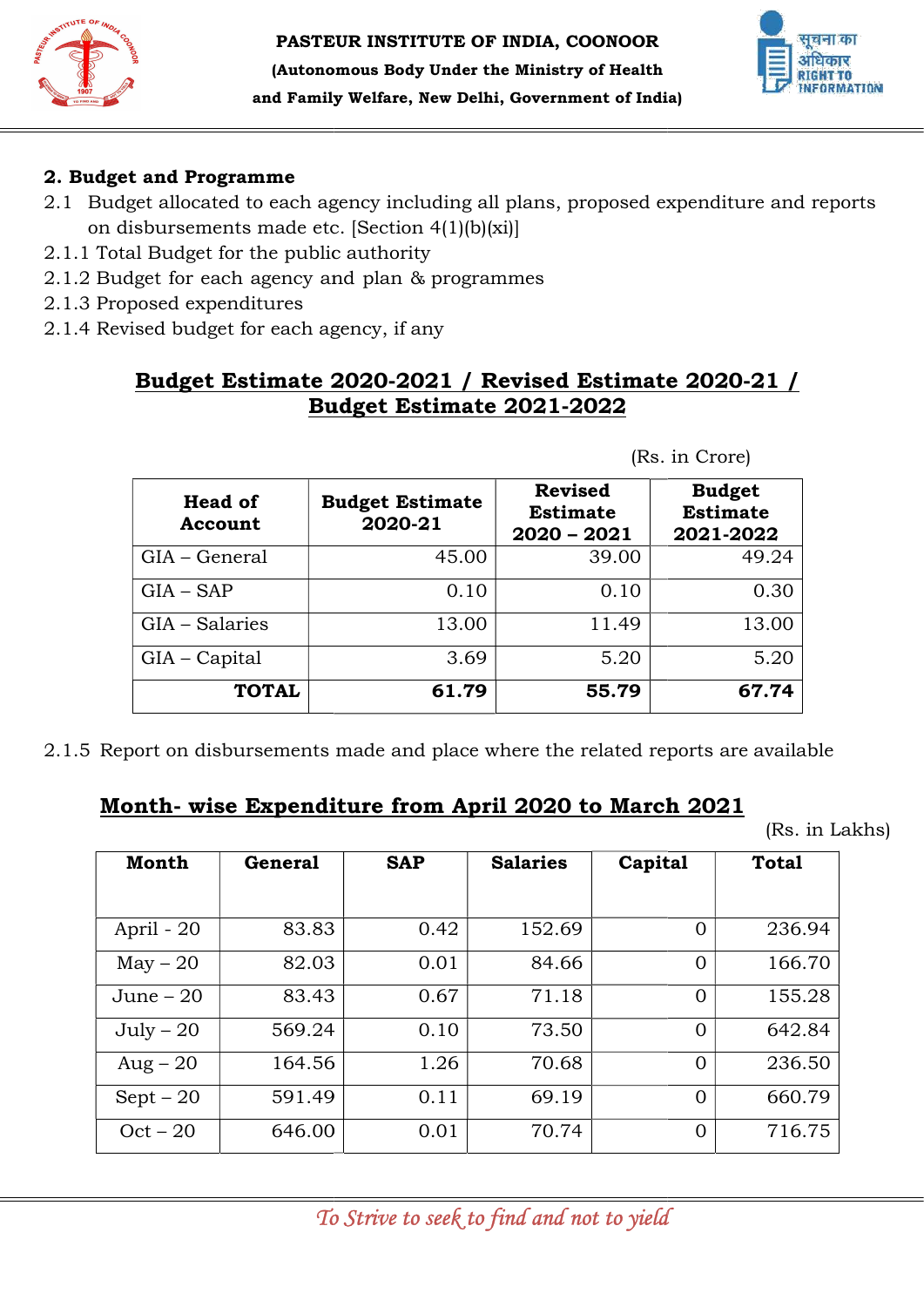



| $Nov - 20$   | 128.27  | 0.07 | 144.82 |   | 273.16  |
|--------------|---------|------|--------|---|---------|
| $Dec - 20$   | 454.86  | 5.88 | 69.87  | O | 530.61  |
| $Jan-21$     | 301.43  | 0.03 | 73.88  |   | 375.34  |
| $Feb-21$     | 156.35  | O    | 69.87  |   | 226.22  |
| March $-21$  | 243.04  | 0.02 | 3.53   |   | 246.59  |
| <b>Total</b> | 3504.53 | 8.58 | 954.61 | O | 4467.72 |

# 2.2 Foreign and domestic tours (F. No. 1/8/2012- IR dt. 11.9.2012)

|                | $Nov - 20$                                                                                                                                                                                                                                                                                                                            | 128.27  |                     | 0.07                                   | 144.82      | 0              | 273.16                                                                                                         |
|----------------|---------------------------------------------------------------------------------------------------------------------------------------------------------------------------------------------------------------------------------------------------------------------------------------------------------------------------------------|---------|---------------------|----------------------------------------|-------------|----------------|----------------------------------------------------------------------------------------------------------------|
|                | $Dec-20$                                                                                                                                                                                                                                                                                                                              | 454.86  |                     | 5.88                                   | 69.87       | $\theta$       | 530.61                                                                                                         |
|                | $Jan - 21$                                                                                                                                                                                                                                                                                                                            | 301.43  |                     | 0.03                                   | 73.88       | $\Omega$       | 375.34                                                                                                         |
|                | $Feb-21$                                                                                                                                                                                                                                                                                                                              | 156.35  |                     | $\Omega$                               | 69.87       | $\Omega$       | 226.22                                                                                                         |
|                | March-21                                                                                                                                                                                                                                                                                                                              | 243.04  |                     | 0.02                                   | 3.53        | $\overline{0}$ | 246.59                                                                                                         |
|                | <b>Total</b>                                                                                                                                                                                                                                                                                                                          | 3504.53 |                     | 8.58                                   | 954.61      | $\mathbf 0$    | 4467.72                                                                                                        |
|                | 2.2 Foreign and domestic tours (F. No. 1/8/2012- IR dt. 11.9.2012)<br>2.2.1 Budget - inclusive in General head<br>2.2.2 Foreign and domestic Tours by ministries and officials of the rank of Joint<br>Places visited, (b) The period of visit, (c) The number of members in the official<br>delegation, (d) Expenditure on the visit |         |                     |                                        |             |                | Secretary to the Government and above, as well as the heads of the Department. - (a)                           |
| S.             |                                                                                                                                                                                                                                                                                                                                       |         |                     | Place/Organizat                        |             | Date           |                                                                                                                |
| N <sub>0</sub> | <b>Name</b>                                                                                                                                                                                                                                                                                                                           |         | <b>Designation</b>  | ion                                    | <b>From</b> | T <sub>0</sub> | <b>Particulars</b>                                                                                             |
| 1.             | Dr. T. Sekar<br>Shri B. Annamalai<br>Shri G. Chandra Mohan                                                                                                                                                                                                                                                                            |         | A.R.O               | Coimbatore<br>Medical College          | 08.04.20    | 09.04.20       | <b>RTPCR</b><br>To<br>attend<br>Training on COVID-<br>19<br>testing<br>at<br>Coimbatore<br>Medical<br>College. |
| 2.             | Shri A. Vairamoorthy                                                                                                                                                                                                                                                                                                                  |         | Admin<br>Officer    | CPWD,<br>Coimbatore                    |             | 15.10.20       | To attend meeting in<br><b>CPWD</b><br>Civil<br>and<br>various official work.                                  |
|                |                                                                                                                                                                                                                                                                                                                                       |         |                     |                                        |             |                |                                                                                                                |
| 3.             | Shri G. Chandra Mohan                                                                                                                                                                                                                                                                                                                 |         | A.R.O               | CMC, Vellore                           | 03.11.20    | 08.11.20       | To collect the clinical<br>isolates of Rota virus<br>and MA-104 cell from<br>CMC, Vellore.                     |
| 4.             | Shri R. Mohan                                                                                                                                                                                                                                                                                                                         |         | Research<br>Officer | Coimbatore                             |             | 17.12.20       | To send GB Agenda<br>to MoH&FW, Delhi,<br>Quality Assurance &<br>Engineering<br>Dept.                          |
| 5.             | Shri A. Vairamoorthy                                                                                                                                                                                                                                                                                                                  |         | Admin<br>Officer    | Annamalai<br>University,<br>Coimbatore |             | 19.12.20       | related purchase.<br>To meet a professor in<br>Annamalai University.                                           |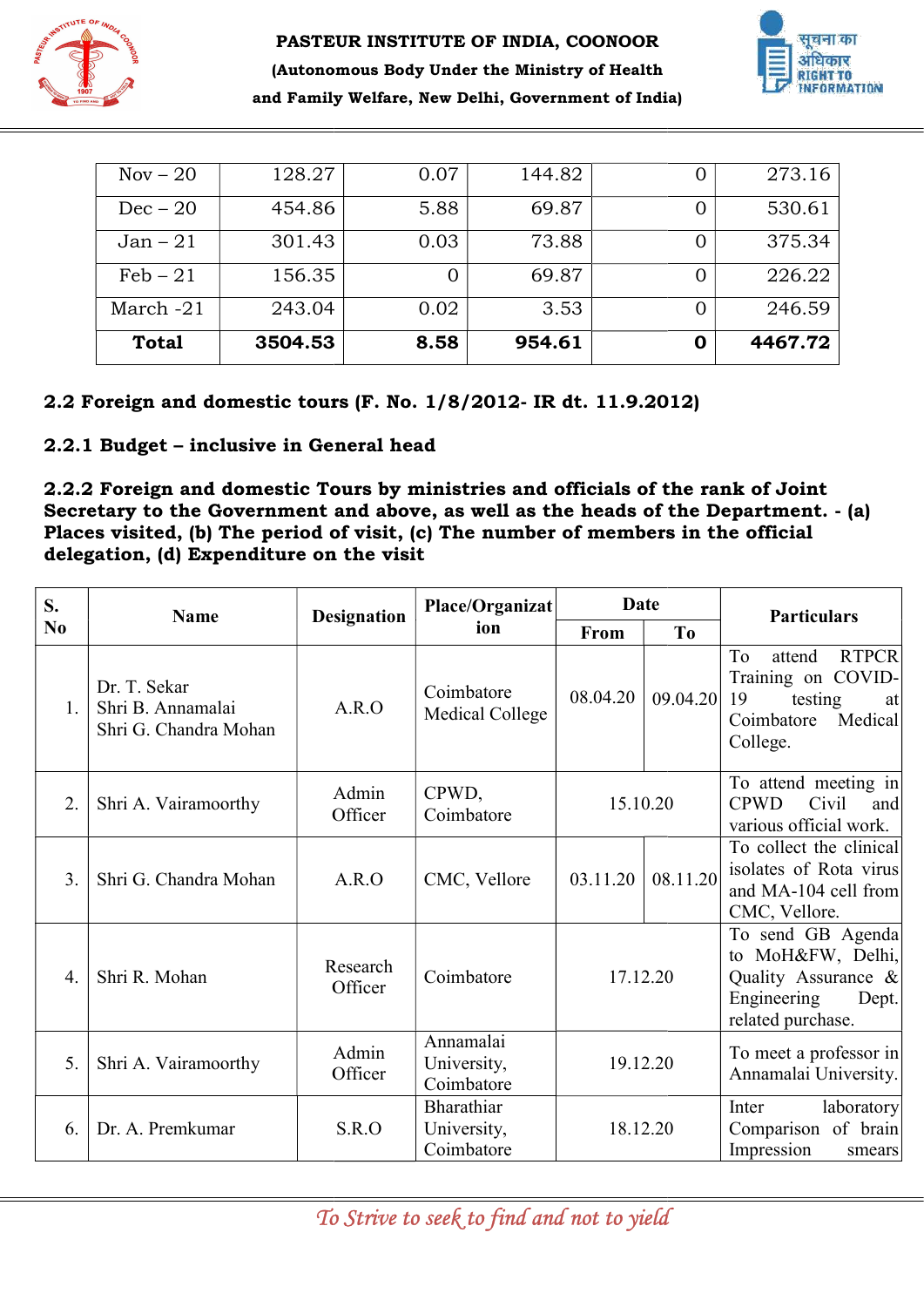

#### PASTE PASTEUR INSTITUTE OF INDIA, COONOOR

# हिमायत आवेदगार **AATION**

## (Autonomous Body Under the Ministry of Health and Family Welfare, New Delhi, Government of India)

| 7.  | Shri G. Chandra Mohan | A.R.O                |                                                   |          |          | received<br>from<br>department of Animal<br>Biotechnology,<br>Madras<br>Veterinary<br>College, TANUVAS,<br>Chennai. |
|-----|-----------------------|----------------------|---------------------------------------------------|----------|----------|---------------------------------------------------------------------------------------------------------------------|
|     | Shri R. Mohan         | Research<br>Officer  |                                                   |          |          | To attend the meeting<br>organized by TNPCB<br>regarding compliance                                                 |
| 8.  | Shri P. Sasikumar     | Private<br>Secretary | TNPCB,<br>Chennai                                 | 06.01.21 | 08.01.21 | of hazardous<br>waste<br>authorization<br>conditions<br>at<br>Corporate Office.                                     |
| 9.  | Shri P Sasikumar      | Private<br>Secretary | SITRA,<br>Coimbatore                              | 20.01.21 |          | Official visit of<br>SITRA, Coimbatore<br>and other local<br>purchase.                                              |
| 10. | Dr S. Sivakumar       | Director             |                                                   |          |          | To enter into an<br>agreement with PSG                                                                              |
| 11. | Shri A. Vairamoorthy  | Admin<br>Officer     | PSG Arts and<br>Science College,                  | 08.02.21 |          | Arts and Science<br>college to sign the                                                                             |
| 12. | Shri R. Mohan         | Research<br>Officer  | Coimbatore                                        |          |          | MoU and various<br>other official work                                                                              |
| 13. | Shri P. Sasikumar     | Private<br>Secretary |                                                   |          |          | and purchase of<br>various items.                                                                                   |
|     | Dr. T. Sekar          | A.R.O                |                                                   |          |          | Seed Fermenter<br>Manual Diaphram                                                                                   |
| 14. | Shri P. Sasikumar     | Private<br>Secretary | Coimbatore                                        | 25.02.21 |          | Value and Syphon set<br>work and purchase of<br>various items.                                                      |
| 15. | Dr A. Premkumar       | S.R.O                | To Visit Life                                     |          |          | To Visit Life DNA<br>Diagnostic Laboratory                                                                          |
| 16. | Shri G. Chandra Mohan | A.R.O                | <b>DNA</b> Diagnostic<br>Laboratory<br>Coimbatore | 03.03.21 |          | Coimbatore,<br>conductivity testing of<br>water samples.                                                            |
| 17. | Dr. S. Sivakumar      | Director             |                                                   |          |          | To attend a meeting<br>with chairman,                                                                               |
| 18. | Shri. A. Vairamoorthy | Admin<br>Officer     | TWAD, Chennai                                     | 15.03.21 | 17.03.21 | TWAD and to sign<br>MoU with                                                                                        |
| 19. | Shri R. Mohan         | Research<br>Officer  |                                                   |          |          | TANUVAS and to<br>attend various official<br>work.                                                                  |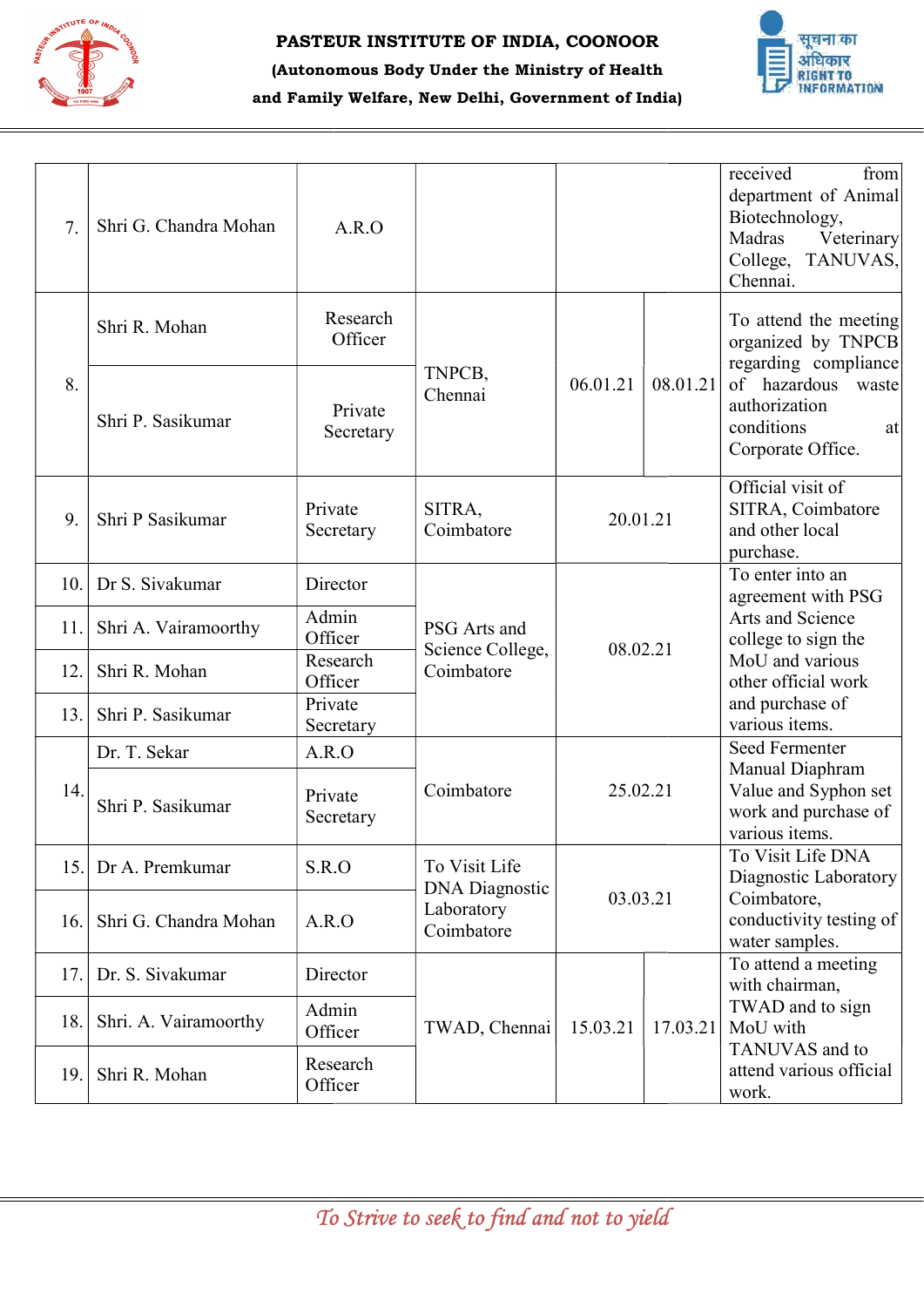



# 2.6 CAG & PAC paras [F. No. 1/6/2011- IR dt.15.4.2013]

#### STATEMENT OF EXPENDITURE

|                           |                                                                |                                                                            | STATEMENT OF EXPENDITURE                       |                                                        |                                                       |                                    |                |
|---------------------------|----------------------------------------------------------------|----------------------------------------------------------------------------|------------------------------------------------|--------------------------------------------------------|-------------------------------------------------------|------------------------------------|----------------|
|                           |                                                                |                                                                            | <b>NON-PLAN</b>                                |                                                        |                                                       |                                    |                |
| <b>Head of</b><br>Account | <b>Sub Head</b>                                                | <b>Budget</b><br><b>Estimate</b><br>for the<br>current<br>year 2020-<br>21 | Exp. From<br>01.04.2020<br>to<br>28.02.2021    | Exp. For<br>the<br>current<br>month of<br>Mar.<br>2021 | Progressive<br>from<br>01.04.2020<br>to<br>31.03.2021 | <b>Balance</b><br><b>Available</b> | $%$ of<br>Exp. |
|                           |                                                                |                                                                            | <b>NOT APPLICABLE</b>                          |                                                        |                                                       |                                    |                |
|                           |                                                                |                                                                            | PLAN (REVENUE)                                 |                                                        |                                                       |                                    |                |
| Head of<br>Account        | Sub Head                                                       | <b>Budget</b><br>Estimate<br>for the<br>current<br>year 2020-<br>21        | Exp.<br>From<br>01.04.2020<br>to<br>28.02.2021 | Exp. For<br>the<br>current<br>month of<br>Mar.2021     | Progressive<br>from<br>01.04.2020<br>to<br>31.03.2021 | Balance<br>available               | $%$ of<br>Exp. |
|                           | $GIA -$<br>General-<br>20131                                   | O/B<br>625.30                                                              |                                                |                                                        |                                                       |                                    |                |
| 2210                      | Int.<br>Earned                                                 | 37.24                                                                      |                                                |                                                        |                                                       |                                    |                |
|                           | B.E.                                                           | 3000.00                                                                    | 3261.50                                        | 243.04                                                 | 3504.53                                               | 158.01                             |                |
|                           | <b>TOTAL(A)</b>                                                | 3662.54                                                                    | 3261.50                                        | 243.04                                                 | 3504.53                                               | 158.01                             | 95.69          |
| "96"                      | $GIA -$<br>Swatchhta<br>Action<br>Plan (SAP)<br>029631<br>B.E. | O/B<br>9.77                                                                | 8.56                                           | 0.02                                                   | 8.58                                                  | 1.19                               |                |
|                           | TOTAL (B)                                                      | 9.77                                                                       | 8.56                                           | 0.02                                                   | 8.58                                                  | 1.19                               | 87.82          |
|                           | $GIA -$<br>Salaries -<br>20136                                 | O/B<br>203.90                                                              |                                                |                                                        |                                                       |                                    |                |
| 2210                      | B.E                                                            | 900.00                                                                     | 951.07                                         | 3.53                                                   | 954.61                                                | 149.29                             |                |
|                           | TOTAL (C)                                                      | 1103.90                                                                    | 951.07                                         | 3.53                                                   | 954.61                                                | 149.29                             | 86.48          |
|                           | <b>TOTAL</b><br>$(A+B+C)$                                      | 4776.21                                                                    | 3994.91                                        | 246.59                                                 | 4467.72                                               | 308.49                             | 93.54          |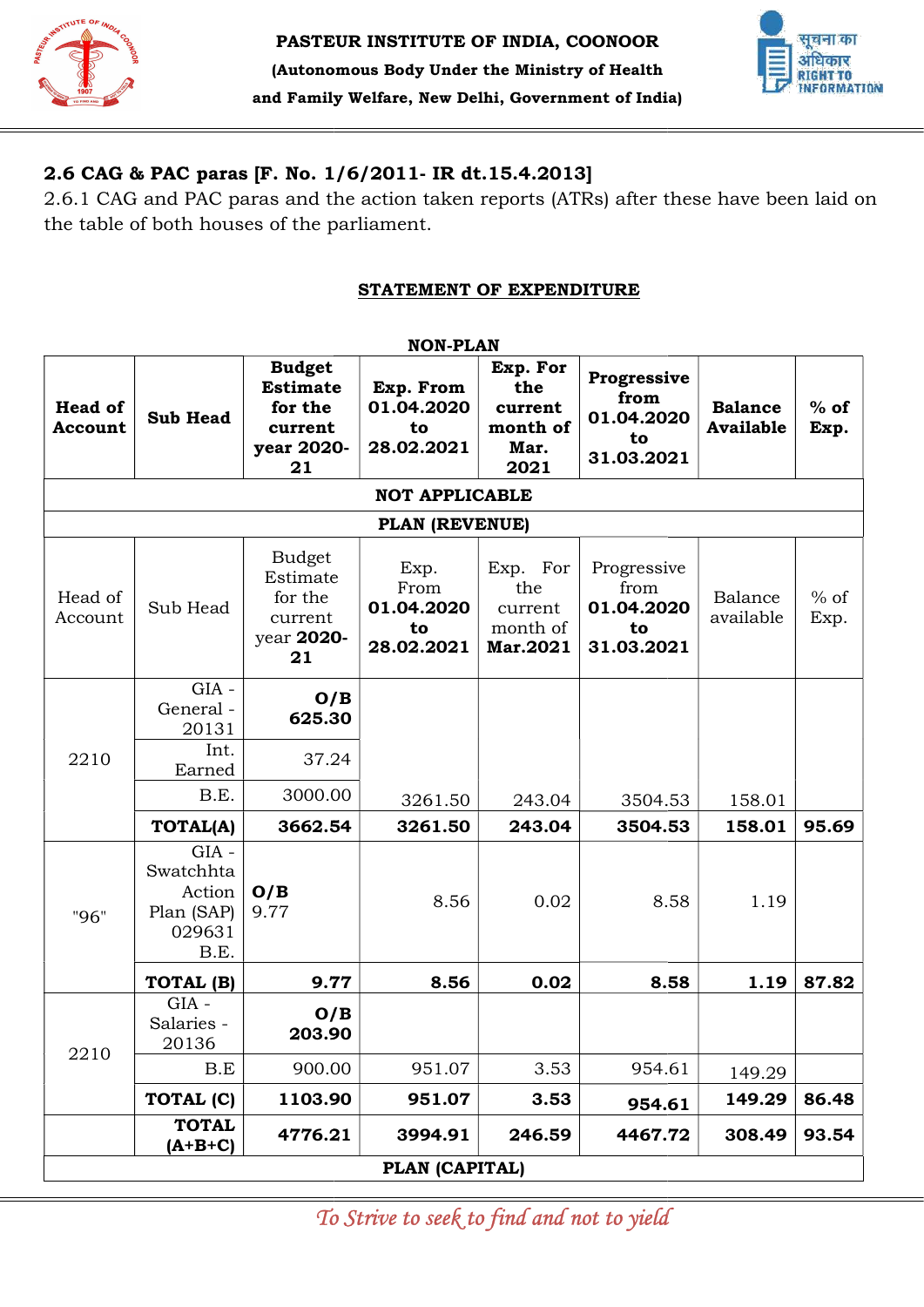

#### PASTE PASTEUR INSTITUTE OF INDIA, COONOOR



# (Autonomous Body Under the Ministry of Health and Family Welfare, New Delhi, Government of India)

|      | B.E.<br>TOTAL (D)                         | 521.67        |  | 521.67 |  |
|------|-------------------------------------------|---------------|--|--------|--|
| 2210 | Earned                                    | 6.35          |  | 6.35   |  |
|      | <b>GIA</b><br>Capital -<br>020135<br>Int. | O/B<br>515.32 |  | 515.32 |  |

#### STATUS OF PENDING AUDIT PARAS (FOR THE PERIOD UP TO MARCH,2021) Outstanding Para's of Previous Inspection Report No. X21-091/2009-2010

| S.<br>No. | Para No.   | Gist of<br>Objection                                             | <b>Department's Reply</b>                                                                                                                                                                                                                                                                                                  |
|-----------|------------|------------------------------------------------------------------|----------------------------------------------------------------------------------------------------------------------------------------------------------------------------------------------------------------------------------------------------------------------------------------------------------------------------|
| 1.        | <b>B02</b> | Scrutiny of Log<br>books                                         | It is informed that necessary documents were submitted to                                                                                                                                                                                                                                                                  |
| 2.        | <b>B04</b> | books<br>Library<br>returned<br>not<br>valued<br>$Rs.1,05,060/-$ | Ministry on 26-11-2014 for further direction. Ministry has sent<br>No.V.11012/20/2008-VI dt.02-02-2015<br>seeking<br>letter<br>clarification from Dr.N. Elanges waran the then Director for the<br>above items. Further, the Ministry has appointed DDG (PH),<br>Preliminary enquiry in this matter<br>DGHS to conduct the |
| 3.        | <b>B06</b> | Mobile handset<br>black<br>berry<br>8100<br>not<br>returned.     | and report to Ministry vide Ministry's Office Order No.<br>V.11012/20/2008-V.I. dated $20th$ July 2016. The reply from the<br>Ministry is still awaited.                                                                                                                                                                   |

#### Outstanding Para's of Previous Inspection Report No. X28-112/2012-2013

| GIA<br>O/B<br>Capital -<br>515.32<br>020135<br>Int.<br>2210<br>6.35<br>Earned<br>B.E.                                                                                                                                                                                                                                                                                                                                                                                                                                                                                                                                                                                                                                                                         | 515.32<br>6.35<br>521.67 |         |
|---------------------------------------------------------------------------------------------------------------------------------------------------------------------------------------------------------------------------------------------------------------------------------------------------------------------------------------------------------------------------------------------------------------------------------------------------------------------------------------------------------------------------------------------------------------------------------------------------------------------------------------------------------------------------------------------------------------------------------------------------------------|--------------------------|---------|
| <b>TOTAL (D)</b><br>521.67<br><b>TOTAL</b><br>5297.88<br>4221.13<br>246.59<br>4467.72<br>$(A+B+C+D)$                                                                                                                                                                                                                                                                                                                                                                                                                                                                                                                                                                                                                                                          | 830.16                   | 84.33   |
| STATUS OF PENDING AUDIT PARAS (FOR THE PERIOD UP TO MARCH, 2021)<br>Outstanding Para's of Previous Inspection Report No. X21-091/2009-2010                                                                                                                                                                                                                                                                                                                                                                                                                                                                                                                                                                                                                    |                          |         |
| S.<br>Gist of<br>Para No.<br><b>Department's Reply</b><br>No.<br>Objection                                                                                                                                                                                                                                                                                                                                                                                                                                                                                                                                                                                                                                                                                    |                          |         |
| <b>B02</b><br>1.<br>Scrutiny of Log<br>books<br>It is informed that necessary documents were submitted to                                                                                                                                                                                                                                                                                                                                                                                                                                                                                                                                                                                                                                                     |                          |         |
| Ministry on 26-11-2014 for further direction. Ministry has sent<br><b>B04</b><br>2.<br>Library<br>books<br>No.V.11012/20/2008-VI dt.02-02-2015<br>letter<br>not<br>returned<br>clarification from Dr.N.Elangeswaran the then Director for the<br>valued<br>Further, the Ministry has appointed DDG (PH),<br>above items.<br>$Rs.1,05,060/-$<br>DGHS to conduct the<br>Preliminary enquiry in this matter                                                                                                                                                                                                                                                                                                                                                      |                          | seeking |
| and report to Ministry vide Ministry's Office Order No.<br><b>B06</b><br>Mobile handset<br>3.<br>V.11012/20/2008-V.I. dated 20 <sup>th</sup> July 2016. The reply from the<br>black<br>berry<br>Ministry is still awaited.<br>8100<br>not<br>returned.                                                                                                                                                                                                                                                                                                                                                                                                                                                                                                        |                          |         |
| Outstanding Para's of Previous Inspection Report No. X28-112/2012-2013                                                                                                                                                                                                                                                                                                                                                                                                                                                                                                                                                                                                                                                                                        |                          |         |
| S1.<br>Gist of<br>Para<br><b>Department's Reply</b><br>No.<br>No.<br>Objection                                                                                                                                                                                                                                                                                                                                                                                                                                                                                                                                                                                                                                                                                |                          |         |
| Waste full<br>1.<br>The matter has been taken up to the Ministry of Health and Family<br>AO1<br>Welfare vide this office letter No. PII/HSCC/2013 dated.<br>expenditure of<br>Rs.29.43 lakh<br>$27/08/2013$ . In this connection the Ministry has observed the<br>and loss of<br>following:<br>Interest<br>The Setting up of new facilities for the augmented production of<br>Rs.49.50 lakh<br>TCARV use and DPT group of vaccines was approved by Governing<br>Body in March 2002. On 16/09/2004 PII, Coonoor entered into a<br>contract with HSCC (I) Ltd to provide Consultancy service on<br>$14/10/2004$ a mobilization advance of Rs.1.00 crore was paid to<br>HSCC, a PSU under MoH&FW.<br>Accordingly location Plan was submitted by HSCC on 03 June |                          |         |
| To Strive to seek to find and not to yield                                                                                                                                                                                                                                                                                                                                                                                                                                                                                                                                                                                                                                                                                                                    |                          |         |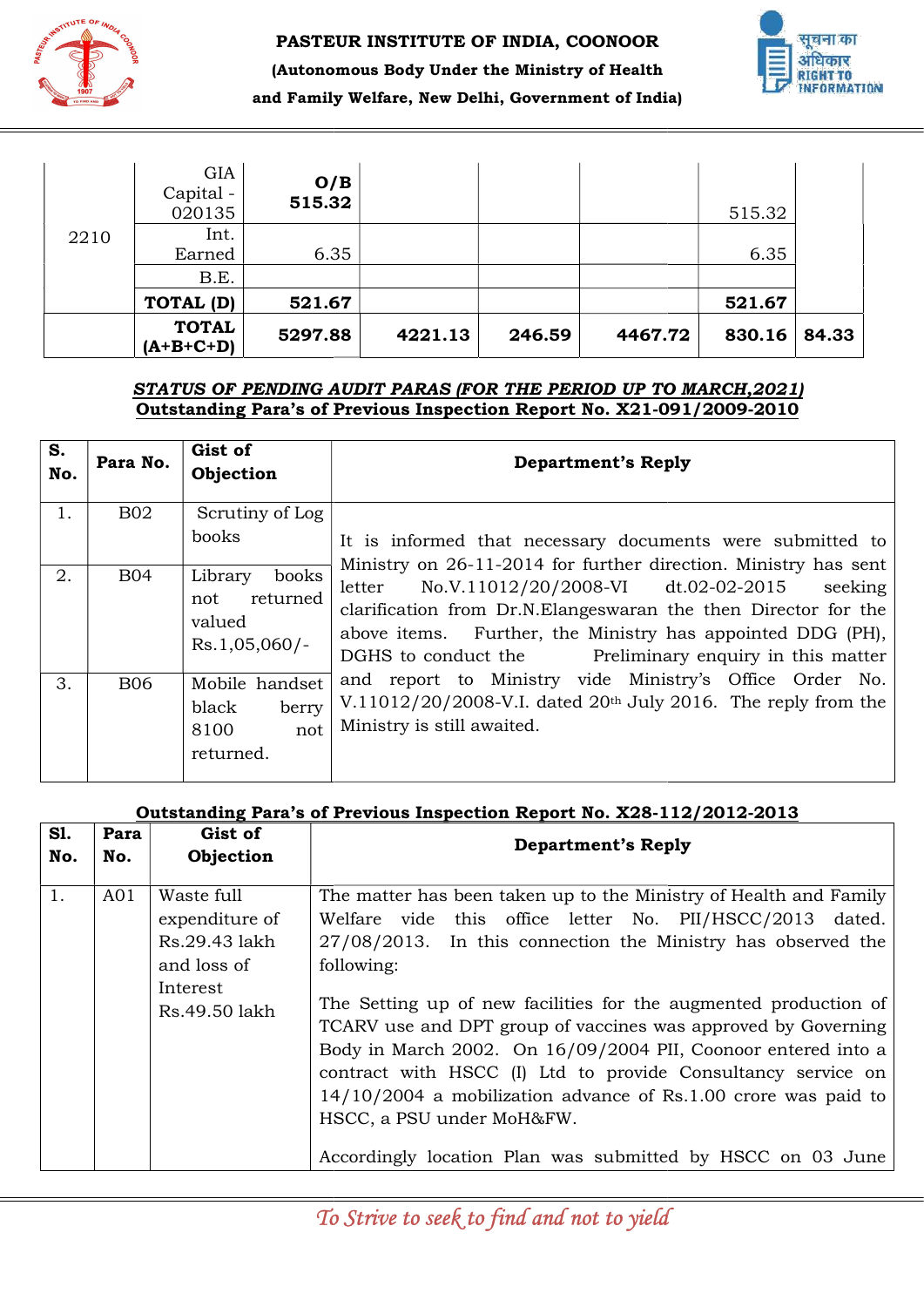



|  | 2005. However on 16 June 2005, HSCC was informed that DPT            |
|--|----------------------------------------------------------------------|
|  | manufacturing facility was sent to HSCC in July 2005. However        |
|  | NRA officials were of the view that in the present format achieving  |
|  | cGMP may not serve the desired motive and advised to go for          |
|  | integrated TCARV vaccine manufacturing unit which includes           |
|  | purification and filling also. This in-turn again necessitated       |
|  | identifying a new location for TCARV. However the finalization of    |
|  | plan and location for the project had not been arrived and it has    |
|  | ultimately led to termination of contract with HSCC. In November     |
|  | 2005, HSCC was requested about return of mobilisation advance of     |
|  | Rs.1.00 crore. HSCC refunded Rs.72,07,350/-. The Balance of          |
|  | $Rs.27,92,650/$ - was adjusted towards the expenditure incurred by   |
|  | HSCC. Keeping in view of contractual obligations the alleged         |
|  | infructuous expenditure of Rs.28 lakhs was not out of willful action |
|  | on part of Pasteur Institute of India, Coonoor.                      |
|  |                                                                      |
|  | In view of the observation of the Ministry, the para may kindly be   |
|  | admitted.                                                            |
|  |                                                                      |

### Outstanding Para's of Previous Inspection Report No. X28-009/2014-2015

|     |            |                                                                                         | 2005. However on 16 June 2005, HSCC was informed that DPT<br>manufacturing facility was sent to HSCC in July 2005. However<br>NRA officials were of the view that in the present format achieving<br>cGMP may not serve the desired motive and advised to go for<br>integrated TCARV vaccine manufacturing unit which includes<br>purification and filling also. This in-turn again necessitated<br>identifying a new location for TCARV. However the finalization of<br>plan and location for the project had not been arrived and it has<br>ultimately led to termination of contract with HSCC. In November<br>2005, HSCC was requested about return of mobilisation advance of<br>Rs.1.00 crore. HSCC refunded Rs.72,07,350/-. The Balance of<br>$Rs.27,92,650/$ - was adjusted towards the expenditure incurred by<br>Keeping in view of contractual obligations the alleged<br>HSCC.<br>infructuous expenditure of Rs.28 lakhs was not out of willful action<br>on part of Pasteur Institute of India, Coonoor.<br>In view of the observation of the Ministry, the para may kindly be<br>admitted. |
|-----|------------|-----------------------------------------------------------------------------------------|----------------------------------------------------------------------------------------------------------------------------------------------------------------------------------------------------------------------------------------------------------------------------------------------------------------------------------------------------------------------------------------------------------------------------------------------------------------------------------------------------------------------------------------------------------------------------------------------------------------------------------------------------------------------------------------------------------------------------------------------------------------------------------------------------------------------------------------------------------------------------------------------------------------------------------------------------------------------------------------------------------------------------------------------------------------------------------------------------------|
| S1. | Para       | Gist of                                                                                 | Outstanding Para's of Previous Inspection Report No. X28-009/2014-2015                                                                                                                                                                                                                                                                                                                                                                                                                                                                                                                                                                                                                                                                                                                                                                                                                                                                                                                                                                                                                                   |
| No. | No.        | Objection                                                                               | <b>Department's Reply</b>                                                                                                                                                                                                                                                                                                                                                                                                                                                                                                                                                                                                                                                                                                                                                                                                                                                                                                                                                                                                                                                                                |
| 1.  | <b>B01</b> | Unwarranted<br>Charges<br>of<br>Liquidated<br>damages<br>of<br>Rs.1.17<br><b>Crores</b> | It is informed that this Institute had sent a letter containing all the<br>details relating the above subject to Ministry vide our letter<br>No.2759 dated 23-9-2014 to provide necessary information/reply<br>and many reminders were also issued to the Ministry for approving<br>the waiver of penalty imposed as liquidated damages. The reply is<br>yet to be received from the Ministry. As soon as the reply is<br>received the same will be submitted to the PDA(C) for further<br>action.                                                                                                                                                                                                                                                                                                                                                                                                                                                                                                                                                                                                       |
| 2.  | <b>B07</b> | Unauthorized<br>retention of<br>Govt. Quarters.                                         | Dr. K.R. Mani, Ex. Deputy Director vacated the quarters only on<br>28-02-2014. The damage rate has been calculated and recovered<br>from his dearness relief from the month of November 2014. Hence<br>Dr. K.R. Mani has approached the Hon'ble High Court of<br>Judicature at Madras vide W.P. No. 10905/2017 & MWP<br>No.11856/2017 and the Hon'ble High Court has set aside the office<br>order of PIIC dated 30.10.2014 vide its order dated 23.01.2018.<br>Hence, to challenge the order of Hon'ble High Court of Judicature<br>dated 23/01/2018, an SLP has been filled before the Hon'ble<br>Supreme Court of India vide SLP No. 143/2019. As on 18/02/2020                                                                                                                                                                                                                                                                                                                                                                                                                                       |
|     |            |                                                                                         | To Strive to seek to find and not to yield                                                                                                                                                                                                                                                                                                                                                                                                                                                                                                                                                                                                                                                                                                                                                                                                                                                                                                                                                                                                                                                               |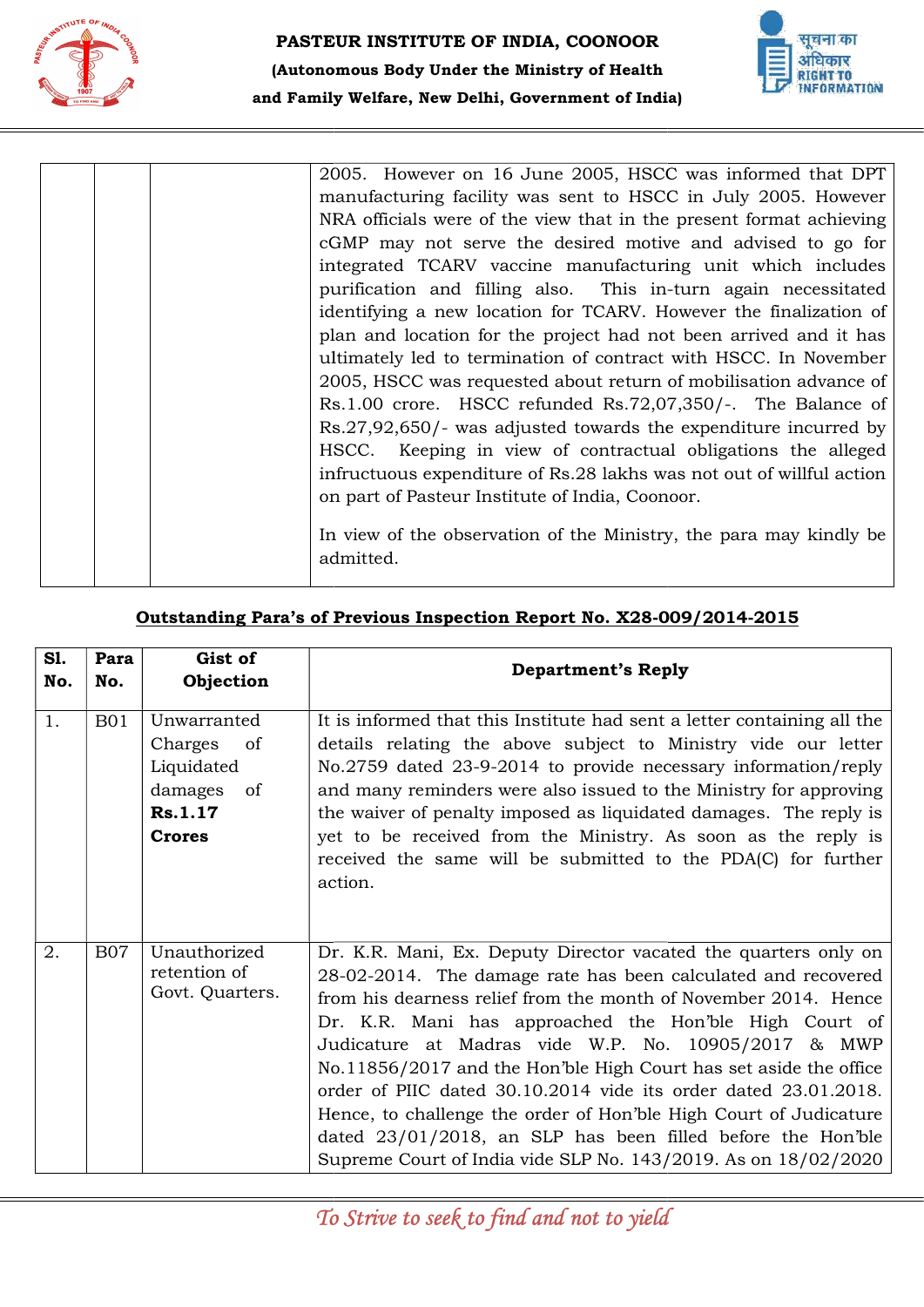



|  |  | the case is listed on $23/03/2020$ . Action will be taken as per the |
|--|--|----------------------------------------------------------------------|
|  |  | outcome of the case in the Supreme Court of India. Hence this        |
|  |  | Audit Para need not be kept pending for a long.                      |
|  |  | Hence this para kindly be admitted.                                  |

#### Outstanding Para's of Previous Inspection Report No. X21-003/2015-2016

|            |             |                                                                                                                                 | the case is listed on $23/03/2020$ . Action will be taken as per the<br>outcome of the case in the Supreme Court of India. Hence this<br>Audit Para need not be kept pending for a long.                                                                                                                                                                                                                                                                                                                                                                                                                                                                                                                                                                                                                                                                                                                                                                                                                                                                                                                                                                                                                                                                                                                                                                                                                                                                                                                                                                                                                                                                                                                                                                                                                                                                       |
|------------|-------------|---------------------------------------------------------------------------------------------------------------------------------|----------------------------------------------------------------------------------------------------------------------------------------------------------------------------------------------------------------------------------------------------------------------------------------------------------------------------------------------------------------------------------------------------------------------------------------------------------------------------------------------------------------------------------------------------------------------------------------------------------------------------------------------------------------------------------------------------------------------------------------------------------------------------------------------------------------------------------------------------------------------------------------------------------------------------------------------------------------------------------------------------------------------------------------------------------------------------------------------------------------------------------------------------------------------------------------------------------------------------------------------------------------------------------------------------------------------------------------------------------------------------------------------------------------------------------------------------------------------------------------------------------------------------------------------------------------------------------------------------------------------------------------------------------------------------------------------------------------------------------------------------------------------------------------------------------------------------------------------------------------|
|            |             |                                                                                                                                 | Hence this para kindly be admitted.                                                                                                                                                                                                                                                                                                                                                                                                                                                                                                                                                                                                                                                                                                                                                                                                                                                                                                                                                                                                                                                                                                                                                                                                                                                                                                                                                                                                                                                                                                                                                                                                                                                                                                                                                                                                                            |
|            |             |                                                                                                                                 | Outstanding Para's of Previous Inspection Report No. X21-003/2015-2016                                                                                                                                                                                                                                                                                                                                                                                                                                                                                                                                                                                                                                                                                                                                                                                                                                                                                                                                                                                                                                                                                                                                                                                                                                                                                                                                                                                                                                                                                                                                                                                                                                                                                                                                                                                         |
| S1.<br>No. | Para<br>No. | Gist of<br>Objection                                                                                                            | <b>Department's Reply</b>                                                                                                                                                                                                                                                                                                                                                                                                                                                                                                                                                                                                                                                                                                                                                                                                                                                                                                                                                                                                                                                                                                                                                                                                                                                                                                                                                                                                                                                                                                                                                                                                                                                                                                                                                                                                                                      |
| 1.         | <b>B01</b>  | Payment of<br>escalation cost<br>charges to the<br>contractor in<br>violation of<br>agreement<br>condition<br>Rs.<br>5,59,599/- | In this connection the report received from the $M/s$ . HLL Life Care<br>Ltd, is furnished below:<br>M/s. KMV projects Limited, Hyderabad (contractor) was awarded the<br>work for civil, structural & plumbing works at PII, Coonoor. The date<br>of commencement as per the work order was 25 <sup>th</sup> June 2012 and<br>date of completion was 24th December 2013.<br>The Coonoor<br>Municipality granted the building permit only on the 04 <sup>th</sup> May 2013,<br>i.e. 314 days after the due date of commencement of contract. As<br>this delay is not attributable to the contractor, the time extension<br>was granted up to 31 <sup>st</sup> October 2014 without liquidated damages.<br>As per the CPWD manual, the price escalation clause is applicable<br>only for contracts with a contract period of more than 18 months.<br>The duration of the above said contract, was or a period of 18 month<br>only and hence the price escalation clause was not applicable.<br>The execution of the work by the contractor suffered delays due to<br>the following reasons which are not attributable to them.<br>Delay in getting statutory clearances<br>Existing live cable re-routing<br>Overhead transmission line relocation<br>Issuance of GFC drawings for various buildings<br>Further, M/s. KMV issued a letter dated $27th$ May 2013 to HLL<br>informing that, execution of the work is not viable to them since the<br>BOQ rates are no longer valid and requested either to consider a<br>price variation or to rescind the contract, duly compensating them as<br>per law.<br>In this regard, a meeting was held with the contractor on $22nd$<br>November 2013, chaired by Director (Finance) of HLL, wherein HLL<br>agreed to consider the matter based on merits on receipt of detailed<br>formal request from the contractor. |
|            |             |                                                                                                                                 | To Strive to seek to find and not to yield                                                                                                                                                                                                                                                                                                                                                                                                                                                                                                                                                                                                                                                                                                                                                                                                                                                                                                                                                                                                                                                                                                                                                                                                                                                                                                                                                                                                                                                                                                                                                                                                                                                                                                                                                                                                                     |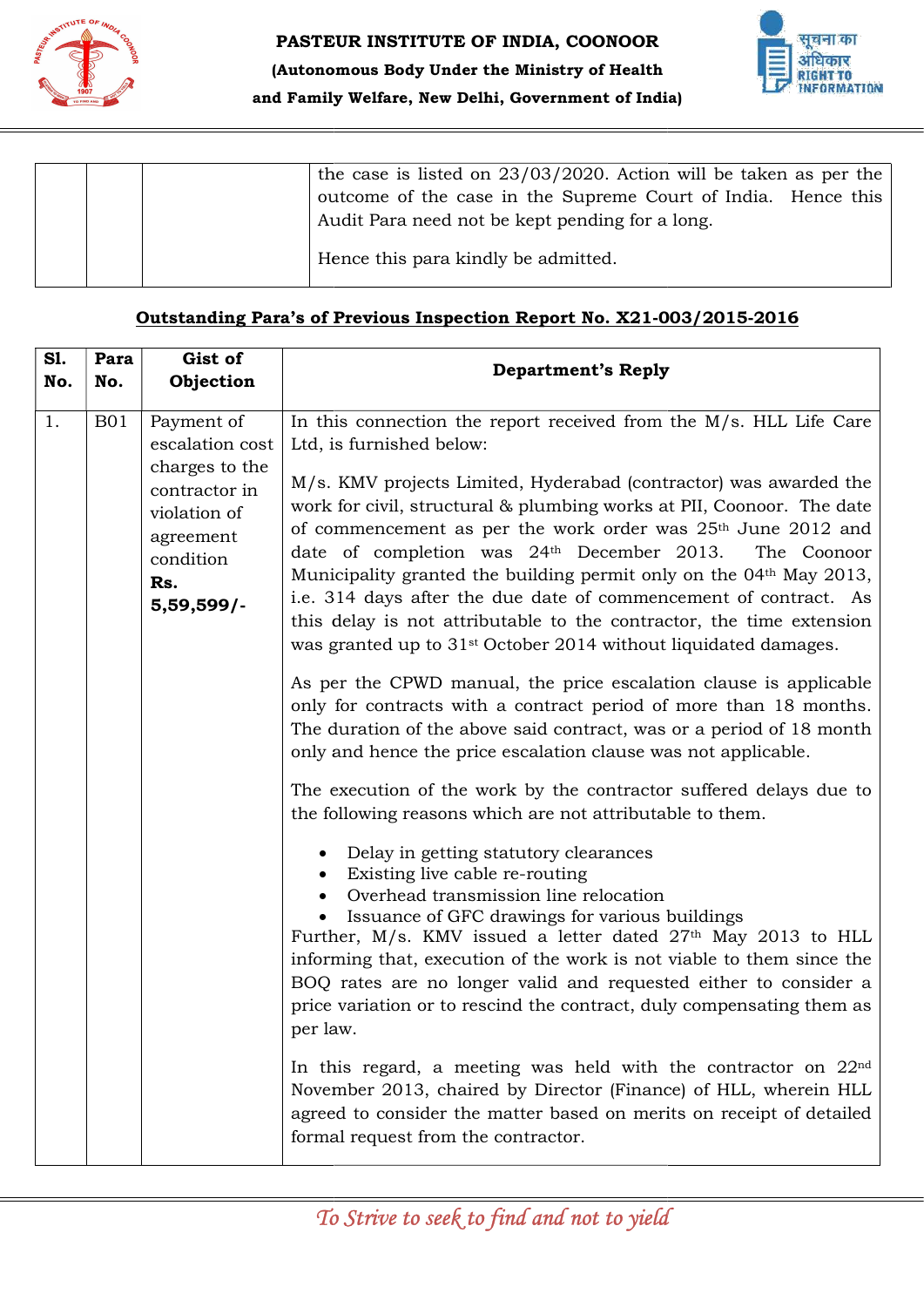



|                  |                                                                                                                             | and Family Welfare, New Delhi, Government of India)                                                                                                                                                                                                                                                                                                                                                                                                                                                                                                                                                                          |
|------------------|-----------------------------------------------------------------------------------------------------------------------------|------------------------------------------------------------------------------------------------------------------------------------------------------------------------------------------------------------------------------------------------------------------------------------------------------------------------------------------------------------------------------------------------------------------------------------------------------------------------------------------------------------------------------------------------------------------------------------------------------------------------------|
|                  |                                                                                                                             | It was highly unlikely that the contractor will continue with the work<br>unless they were duly compensated for the delay. If the contract was<br>either closed or terminated and the work retendered, the value of the<br>contract would have been much higher compared to the price<br>escalation request raised by the contractor. Moreover, the work<br>would have been delayed further.                                                                                                                                                                                                                                 |
|                  |                                                                                                                             | Considering this, another meeting involving HBL, HLL-ID & KMV was<br>held on 17 <sup>th</sup> July 2014 wherein KMV agreed t o mobilise additional<br>resources with immediate effect and ensuring to take all necessary<br>action for completing the work in time, with a hope that HLL would<br>consider the price variation claim.                                                                                                                                                                                                                                                                                        |
|                  |                                                                                                                             | Accordingly, the contractor submitted a claim for Rs.238 lakhs<br>towards price escalation and Rs.38 Lakhs towards idle resources.<br>Based on the claim from KMV and the recommendation from HLL-ID<br>an amount of Rs.5,39,599/- was paid to the contractor under the<br>provisions of clauses 8.7 & 8.8 of the General Conditions of Contract<br>with due approval from the Director (F) of HLL.                                                                                                                                                                                                                          |
|                  |                                                                                                                             | It is therefore requested that the para may kindly be admitted.                                                                                                                                                                                                                                                                                                                                                                                                                                                                                                                                                              |
| 2.<br><b>B03</b> | Non<br>Manufacturing<br>of<br><b>TCARV</b><br>despite GOI's<br>permission to<br>produce<br>the<br>vaccine<br>resulted<br>in | The production of TCARV was being done in a very old building built<br>in 1950s. Though the Ministry had ordered revocation of suspense<br>of the license on 26.02.2010, the production process could not be<br>continued as the above said building was in a dilapidated condition<br>which resulted contaminations repeatedly in the production. Further<br>the CPWD authorities, after filed inspection, had certified that the<br>building was not suitable for production of TCARV on various<br>reasons vide their letter No. 23(230/CCD/PB/2016.872 (H) dt.<br>07.04.2016, a copy of which is enclosed for reference. |
|                  | avoidable<br>of<br>purchase<br>vaccine                                                                                      | In the meantime the consultancy work of "Revival of DPT group of<br>vaccine manufacturing facilities as per cGMP norms" has been<br>approved by the Ministry. The project was entrusted to $M/s$ . HLL Life<br>Care Ltd in July 2012 and immediately the civil work of construction<br>of the building / unit was commenced.                                                                                                                                                                                                                                                                                                 |
|                  |                                                                                                                             | Hence no suitable building could be earmarked to house the unit for<br>production of TCARV. Even after completion of construction of the<br>new DPT building with cGMP norms, no area was available to house<br>the unit for production of TCARV as the construction had occupied<br>the entire area in the premises of the Institute.                                                                                                                                                                                                                                                                                       |
|                  |                                                                                                                             | Moreover, the production of TCARV should also be done as per cGMP<br>Hence the Government of India was requested through<br>norms.<br>Ministry of Health and Family Welfare, New Delhi, for allotment of<br>land owned by Government of India press, Coimbatore, under<br>Ministry of Urban Development to establish a vaccine manufacturing                                                                                                                                                                                                                                                                                 |
|                  |                                                                                                                             | To Strive to seek to find and not to yield                                                                                                                                                                                                                                                                                                                                                                                                                                                                                                                                                                                   |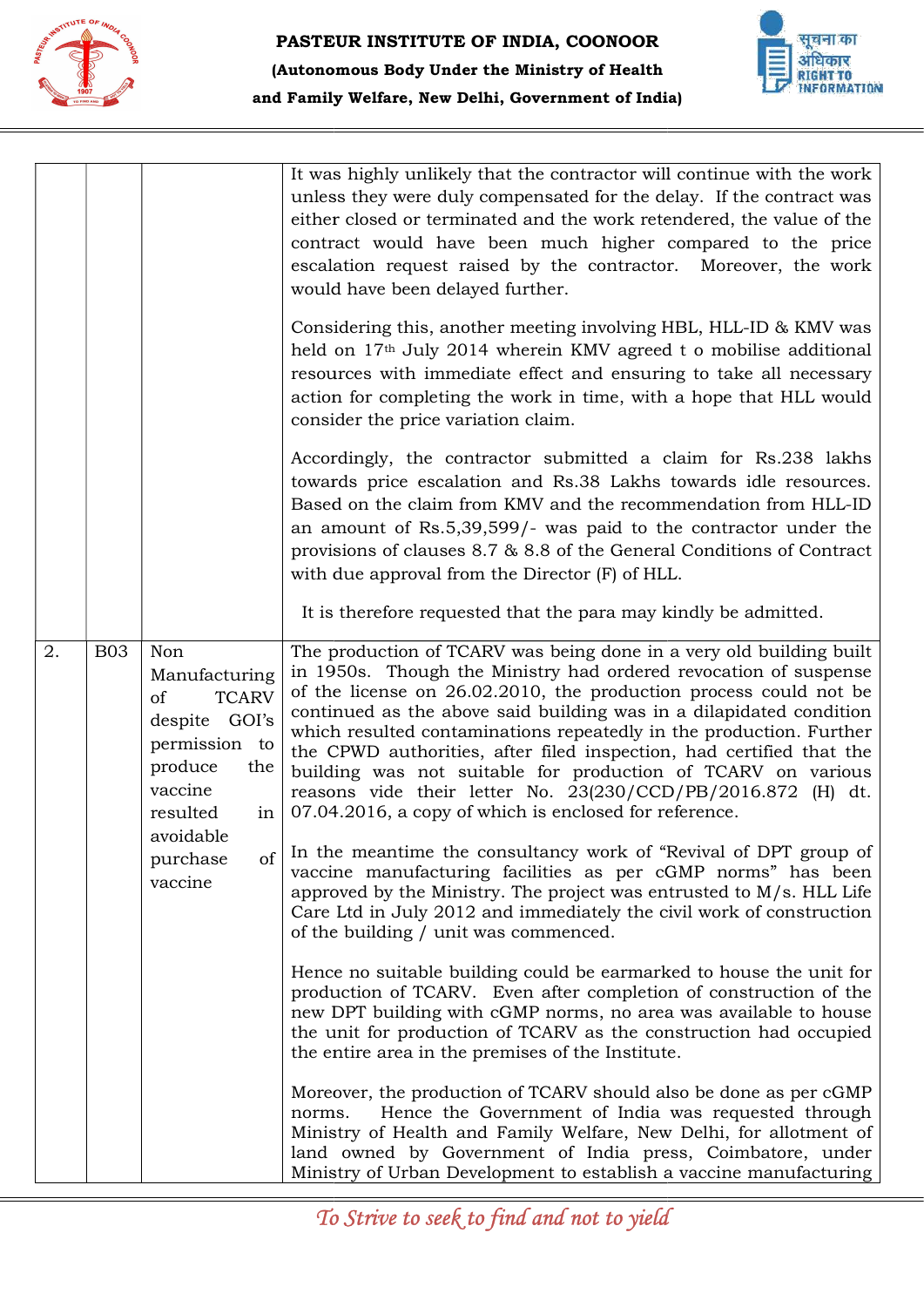



|            |                 |                                                                                                                 |               | unit for production of TCARV and other viral vaccines with cGMP<br>The Government of India, also allotted a vacant land of<br>norms.<br>Government of India Press at Coimbatore measuring 30 acres to<br>Pasteur Institute of India, Coonoor. The process of acquisition of<br>land and establishment of a separate unit for Pasteur Institute of<br>India, at Coimbatore is in progress. Therefore, the production of<br>TCARV could be possible only in the proposed new unit at<br>Coimbatore.<br>In view of the above, the above para may kindly be admitted. |
|------------|-----------------|-----------------------------------------------------------------------------------------------------------------|---------------|-------------------------------------------------------------------------------------------------------------------------------------------------------------------------------------------------------------------------------------------------------------------------------------------------------------------------------------------------------------------------------------------------------------------------------------------------------------------------------------------------------------------------------------------------------------------|
| 3.         | <b>B05</b>      | Claims<br>outstanding<br>for the vaccine<br>supplied<br>Rs.<br>58.40 lakh to<br>recovered<br>be                 |               | It is informed that this Institute had sent several reminders to<br>Ministry to settle the pending bills as early as possible. The reply is<br>yet to be received from the Ministry.                                                                                                                                                                                                                                                                                                                                                                              |
| 4.         | <b>B06</b>      | Refund<br>of <sub>l</sub><br><b>Excess</b><br>Deposit made<br>of<br>Rs. 1.60<br>$lakh - yet to$<br>be recovered |               | Letters have been forwarded to WHO/Ministry of Health and Family<br>Welfare to refund the excess amount towards the supply of 200<br>bottles of BPL Solution. On receipt of the reply from WHO/Ministry<br>the position will be intimated to the A.G. Audit to settle the para.                                                                                                                                                                                                                                                                                   |
|            |                 |                                                                                                                 |               |                                                                                                                                                                                                                                                                                                                                                                                                                                                                                                                                                                   |
|            |                 |                                                                                                                 |               | Outstanding Para's of Previous Inspection Report No. X21-001/2017-2018                                                                                                                                                                                                                                                                                                                                                                                                                                                                                            |
| S1.<br>No. | Para<br>No.     | <b>Gist of Objection</b>                                                                                        |               | <b>Department's Reply</b>                                                                                                                                                                                                                                                                                                                                                                                                                                                                                                                                         |
| 1.         | A <sub>01</sub> | finalization<br>project<br>Management<br>consultant<br>resulted<br>avoidable<br>expenditure                     | of  <br>in    | Non adoption of The Ministry of Health and Family Welfare, Government of India,<br>tender system in New Delhi nominated $M/s$ . HLL as Project Management<br>Consultants for establishing the GMP Project for production of<br>DTP Group of Vaccines. The Audit Para has been forwarded to<br>the Ministry for their comments and reply vide letter<br>No.PII/Accounts/HLL Project/2020-21/605 datd 18.06.2020.<br>Reply from the Ministry is yet to be received.                                                                                                 |
| 2.         | A02             | Payment<br>Customs duty for<br>import<br>equipment<br>without<br>availing<br>exemption                          | <sub>of</sub> | of e matter has been taken up on $17/11/2017$ with M/s. HLL, the<br>Project Management Consultants (PMC) for clarifications. The<br>reply is yet to be received. On receipt of the reply from the PMC<br>the same will be intimated to PDA(C) for further directions to<br>drop the audit para.                                                                                                                                                                                                                                                                   |

# Outstanding Para's of Previous Inspection Report No. X21-001/2017-2018

| S1.<br>No. | Para<br>No.     | <b>Gist of Objection</b>                                                                                                                                                                    | <b>Department's Reply</b>                                                                                                                                                                                                                                                                                                                                                                                                        |  |
|------------|-----------------|---------------------------------------------------------------------------------------------------------------------------------------------------------------------------------------------|----------------------------------------------------------------------------------------------------------------------------------------------------------------------------------------------------------------------------------------------------------------------------------------------------------------------------------------------------------------------------------------------------------------------------------|--|
| 1.         | AO1             | Non adoption<br>of <sub>1</sub><br>tender system<br>in<br>finalization<br>of <sub>1</sub><br>project<br>Management<br>consultant<br>resulted<br>in <sub>1</sub><br>avoidable<br>expenditure | The Ministry of Health and Family Welfare, Government of India,<br>New Delhi nominated M/s. HLL as Project Management<br>Consultants for establishing the GMP Project for production of<br>DTP Group of Vaccines. The Audit Para has been forwarded to<br>Ministry for their comments and reply vide letter<br>the<br>No.PII/Accounts/HLL Project/2020-21/605 datd 18.06.2020.<br>Reply from the Ministry is yet to be received. |  |
| 2.         | A <sub>02</sub> | Payment<br>Customs duty for<br>$\sigma$<br>import<br>equipment<br>without<br>availing<br>exemption                                                                                          | of e matter has been taken up on $17/11/2017$ with M/s. HLL, the<br>Project Management Consultants (PMC) for clarifications. The<br>reply is yet to be received. On receipt of the reply from the PMC<br>the same will be intimated to PDA(C) for further directions to<br>drop the audit para.                                                                                                                                  |  |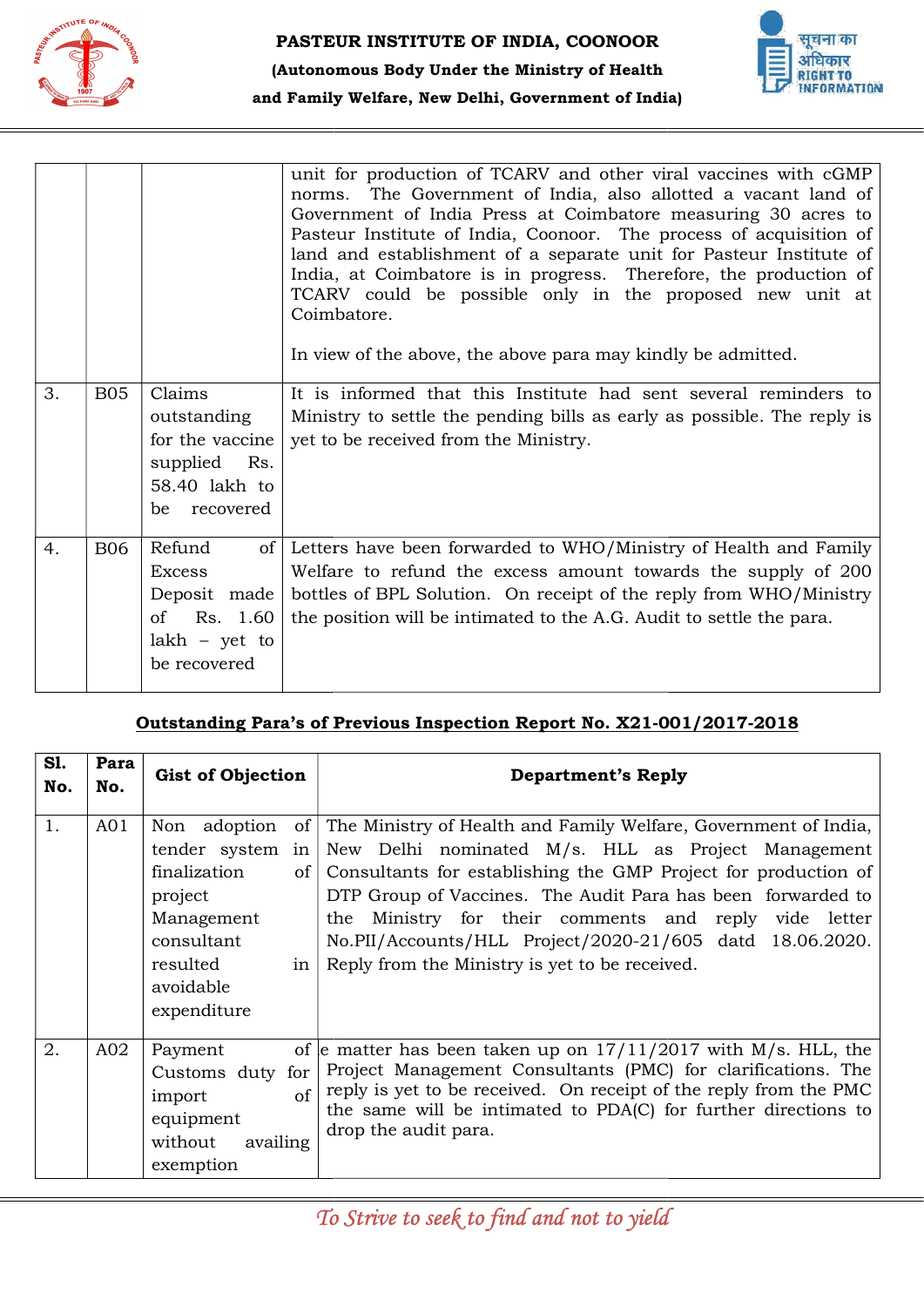



|            | resulted in extra<br>expenditure<br>of<br>Rs.6.13 Crs. |                                                                                                                                                             |
|------------|--------------------------------------------------------|-------------------------------------------------------------------------------------------------------------------------------------------------------------|
| <b>B04</b> | Non<br>οf<br>of<br>verification<br>Library Books.      | conduct e physical verification of the Library Books and records has been<br>Physical carried out on 08/11/2018. Hence this para may kindly be<br>admitted. |

#### Outstanding Para's of Previous Inspection Report No. X21-001/2018-2019

| 3.         | <b>B04</b>                                                             | Non<br>Physical<br>of<br><sub>of</sub><br>verification<br>Library Books.                                                                                             | conduct e physical verification of the Library Books and records has been<br>carried out on $08/11/2018$ . Hence this para may kindly be<br>admitted.                                                                                                                                                                                                                                                                                                                                  |  |  |  |
|------------|------------------------------------------------------------------------|----------------------------------------------------------------------------------------------------------------------------------------------------------------------|----------------------------------------------------------------------------------------------------------------------------------------------------------------------------------------------------------------------------------------------------------------------------------------------------------------------------------------------------------------------------------------------------------------------------------------------------------------------------------------|--|--|--|
|            | Outstanding Para's of Previous Inspection Report No. X21-001/2018-2019 |                                                                                                                                                                      |                                                                                                                                                                                                                                                                                                                                                                                                                                                                                        |  |  |  |
| S1.<br>No. | Para<br>No.                                                            | <b>Gist of Objection</b>                                                                                                                                             | <b>Department's Reply</b>                                                                                                                                                                                                                                                                                                                                                                                                                                                              |  |  |  |
| 1.         | <b>B01</b>                                                             | Undue delay in<br>of<br><b>DPT</b><br>revival<br>manufacturing<br>facility<br>in<br>PII,<br>Coonoor resulted in<br>adherence<br>of<br>Supreme<br>Court<br>direction. | Reply is furnished in Annexure $-1$                                                                                                                                                                                                                                                                                                                                                                                                                                                    |  |  |  |
| 2.         | <b>B02</b>                                                             | creation<br>Non<br>Corpus Fund out of<br>accumulated funds                                                                                                           | of e amount of Rs. 9430.26 lakh available in the Non Plan account<br>of the Institute is the accumulation of funds over more than<br>thirty five years by way of selling of Vaccines and other misc.<br>The same is being kept as security amount in the<br>income.<br>event of arising any eventuality and at the time of emergencies.<br>The instruction of the audit to create a "Corpus fund" with the<br>above available funds will be taken in consultation with the GB<br>&SFC. |  |  |  |
| 3.         | <b>B04</b>                                                             | Details<br>of<br>Remittance<br>and<br>of GST<br>adjustment<br>the<br>by<br>Project<br>Management<br>Consultant called for                                            | this connection, the report from the M/s. HLL Biotech Ltd is yet<br>to be received. A further report will be submitted.                                                                                                                                                                                                                                                                                                                                                                |  |  |  |
| 4.         | <b>B07</b>                                                             | Ratification from<br>Governing Body of<br>Consolidated Pay<br>Granted to<br>Dr.B.Sundaran,<br><b>Retired Deputy</b><br>Director, PII Coonoor                         | Ex-Post facto approval was obtained from the SFC and GB for<br>engaging Dr. B. Sundaran, Retired Deputy Director, as<br>Consultant (Technical) in the Institute. However, the proposal<br>for obtaining approval of the SFC/GB for the consolidated<br>payment of Rs.60,000/- per month has been sent to the<br>Ministry for approval in the G.B. A further report may kindly be<br>awaited.                                                                                           |  |  |  |
|            |                                                                        |                                                                                                                                                                      | To Strive to seek to find and not to yield                                                                                                                                                                                                                                                                                                                                                                                                                                             |  |  |  |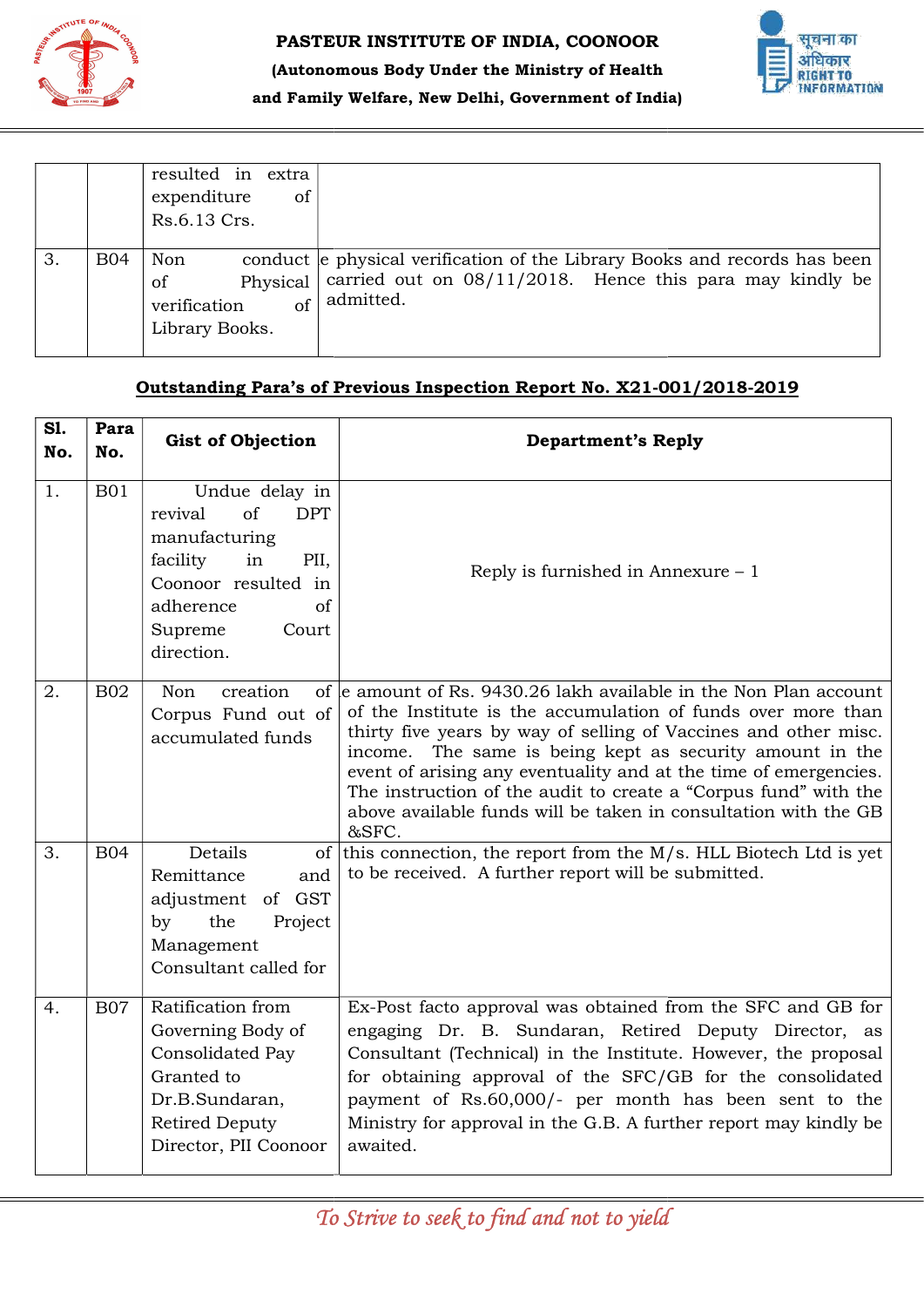



|     |                                                                        | as consultant.                                                                                                                                                                                                                                                                         |                                                                                                                                                                                                                                                                                                                                                                                                                                                                                                                                                                                                                                                                                                                                                          |  |  |
|-----|------------------------------------------------------------------------|----------------------------------------------------------------------------------------------------------------------------------------------------------------------------------------------------------------------------------------------------------------------------------------|----------------------------------------------------------------------------------------------------------------------------------------------------------------------------------------------------------------------------------------------------------------------------------------------------------------------------------------------------------------------------------------------------------------------------------------------------------------------------------------------------------------------------------------------------------------------------------------------------------------------------------------------------------------------------------------------------------------------------------------------------------|--|--|
| 5.  | <b>B09</b>                                                             | Non furnishing of<br>Advertisement bill for<br><b>Rs.4.73 lakh</b>                                                                                                                                                                                                                     | The remittance of Rs.7.00 lakh was made on demand from the<br>DAVP which is a Govt. of India Department for publication of<br>advertisement inviting applications for the posts on deputation.<br>The DAVP has furnished details for $Rs.2,26,712/-$ and the<br>balance amount will be adjusted against future publication of<br>advertisement. The Institute is in the process of cGMP facilities<br>and there is additional manpower requirement. Hence the<br>balance<br>will<br>utilized<br>be<br>against<br>amount<br>publishing<br>advertisements for future vacancies. However, as per the<br>instructions of the Audit, the DAVP is being addressed to<br>return the balance amount of Rs.4,73,288/-.<br>Hence, the Para may please be admitted. |  |  |
| 06. | <b>B12</b>                                                             | a. Details<br>of<br>Equipment<br>received for Good<br>manufacturing<br>Practice<br>(GMP)<br>compliance<br>Vaccine<br>manufacturing<br>facility called for<br>and<br>be<br>to<br>furnished.<br>b. Details<br>of<br>Erstwhile<br>Lab<br>Equipments<br>called for and to<br>be furnished. | a. The details of equipment received and installed at PIIC is<br>furnished in Annexure - 4<br>b. The details of equipments in the Erstwhile Laborites is<br>being listed out and will be submitted shortly. Further it<br>is stated that this equipments will be utilized for<br>Research and Development (R&D) purpose.                                                                                                                                                                                                                                                                                                                                                                                                                                 |  |  |
| 07. | <b>B13</b>                                                             | of<br><b>WHO</b><br>balance<br>lakh<br>Rs.20.12<br>under<br>shown<br>Schedule 3- Details<br>called for                                                                                                                                                                                 | Further report will be submitted.                                                                                                                                                                                                                                                                                                                                                                                                                                                                                                                                                                                                                                                                                                                        |  |  |
|     | Outstanding Para's of Previous Inspection Report No. X21-001/2019-2020 |                                                                                                                                                                                                                                                                                        |                                                                                                                                                                                                                                                                                                                                                                                                                                                                                                                                                                                                                                                                                                                                                          |  |  |
|     | To Strive to seek to find and not to yield                             |                                                                                                                                                                                                                                                                                        |                                                                                                                                                                                                                                                                                                                                                                                                                                                                                                                                                                                                                                                                                                                                                          |  |  |

# Outstanding Para's of Previous Inspection Report No. X21-001/2019-2020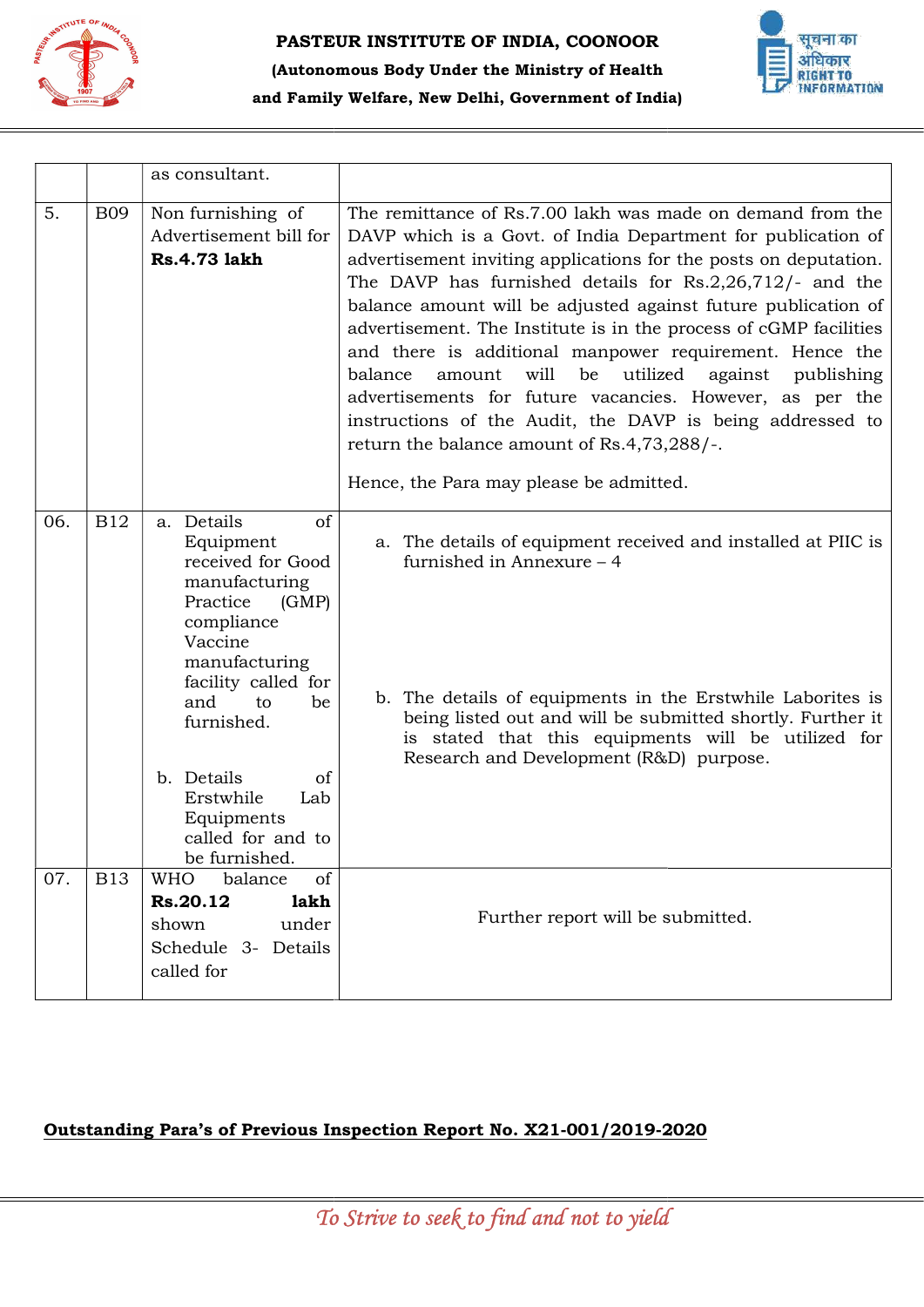



### (Autonomous Body Under the Ministry of Health and Family Welfare, New Delhi, Government of India)

| <b>B02</b> | Non<br>implementation of<br>Roof Top Solar<br>Power Project -<br><b>Excess</b><br>Expenditure on<br>conventional | Reply to DGA (Central), Chennai has been sent vide letter No.<br>PII/Accts/A.G. Audit/2020-21/1063 dated 31.07.2020<br>had<br>detailed below.<br>The Ministry of New and Renewable Energy (MNRE) has identified<br>NTPC Vidyut Vyapar Nigam Ltd (NVVN), a wholly owned<br>subsidiary of NTPC Limited as Expert PSU in respect of Ministry                                                                                                                                                                                                                                                                                                                                                                                                                                                                                                                                                                                                                                                                                                                                                                                                                                                                                                                                                                                                                                                                                                                                                                                                                                                                                                                                                                                                                                                                                                                                                                                                                                                                                       |
|------------|------------------------------------------------------------------------------------------------------------------|---------------------------------------------------------------------------------------------------------------------------------------------------------------------------------------------------------------------------------------------------------------------------------------------------------------------------------------------------------------------------------------------------------------------------------------------------------------------------------------------------------------------------------------------------------------------------------------------------------------------------------------------------------------------------------------------------------------------------------------------------------------------------------------------------------------------------------------------------------------------------------------------------------------------------------------------------------------------------------------------------------------------------------------------------------------------------------------------------------------------------------------------------------------------------------------------------------------------------------------------------------------------------------------------------------------------------------------------------------------------------------------------------------------------------------------------------------------------------------------------------------------------------------------------------------------------------------------------------------------------------------------------------------------------------------------------------------------------------------------------------------------------------------------------------------------------------------------------------------------------------------------------------------------------------------------------------------------------------------------------------------------------------------|
|            | Electricity<br>consumption                                                                                       | of Health and Family Welfare for implementation of Roof Top Solar<br>(RTS) projects.<br>After successful transparent e-bidding process, the NVVN has<br>selected M/s. Ashlyn Consultancy Pvt Limited to implement the<br>RTS project under Renewable Energy Service Company (RESCO)<br>model at Pasteur Institute of India, Coonoor.<br>Further, Ministry has sought some clarifications on the stability of<br>the building where the rooftop solar panels are to be installed and<br>this Institute has obtained the expert report from the CPWD (Civil<br>& Electrical) and submitted accordingly. The CPWD-Civil &<br>Electrical in its report has confirmed the building stability and<br>suggested to follow the necessary precautions to protect wind<br>force as per standard norms.<br>Further, Ministry has directed PII, Coonoor to wait for new<br>Director, PII, Coonoor to join. After the joining of new Director in<br>June - 2018, the matter was taken up with NTPC, the nodal<br>agency for implementing the project. The NTPC has informed that<br>they are unable to assist PII, Coonoor as the due date for entering<br>into PPA is closed on 31.05.2018 and advised to take up this<br>matter with the Ministry.<br>Hence, the matter was taken-up in the 41 <sup>st</sup> Governing Body<br>meeting of PII, Coonoor held on 05/02/2019 under the<br>Chairpersonship of the Secretary to Govt. of India, New Delhi. The<br>Governing Body noted the action taken by the Institute on the<br>minutes of meeting of the 40 <sup>th</sup> GB meeting held on $08/12/2017$ .<br>However, for the Agenda Item No.13 pertaining to the approval<br>requested for the implementation of Roof Top Solar power at PII,<br>Coonoor on which the Chairperson of the Governing Body directed<br>to close the matter. The copy of the minutes of the 41 <sup>st</sup> GB is<br>enclosed as called for in your letter cited under reference.<br>(Annexure-A)<br>In view of the above, the Para may kindly be admitted. |
| <b>B03</b> | Providing Water<br>supply to New<br>cGMP project by<br>$TWAD - excess$<br>payment made<br>Rs.14 lakh             | Reply to DGA (Central), Chennai has been sent vide letter No.<br>PII/Accts/A.G. Audit/2020-21/1063 dated 31.07.2020<br>had<br>detailed below.<br>The copy of MoU with the TWAD board dated 27.11.2015 is<br>enclosed.                                                                                                                                                                                                                                                                                                                                                                                                                                                                                                                                                                                                                                                                                                                                                                                                                                                                                                                                                                                                                                                                                                                                                                                                                                                                                                                                                                                                                                                                                                                                                                                                                                                                                                                                                                                                           |
|            |                                                                                                                  | To Strive to seek to find and not to yield                                                                                                                                                                                                                                                                                                                                                                                                                                                                                                                                                                                                                                                                                                                                                                                                                                                                                                                                                                                                                                                                                                                                                                                                                                                                                                                                                                                                                                                                                                                                                                                                                                                                                                                                                                                                                                                                                                                                                                                      |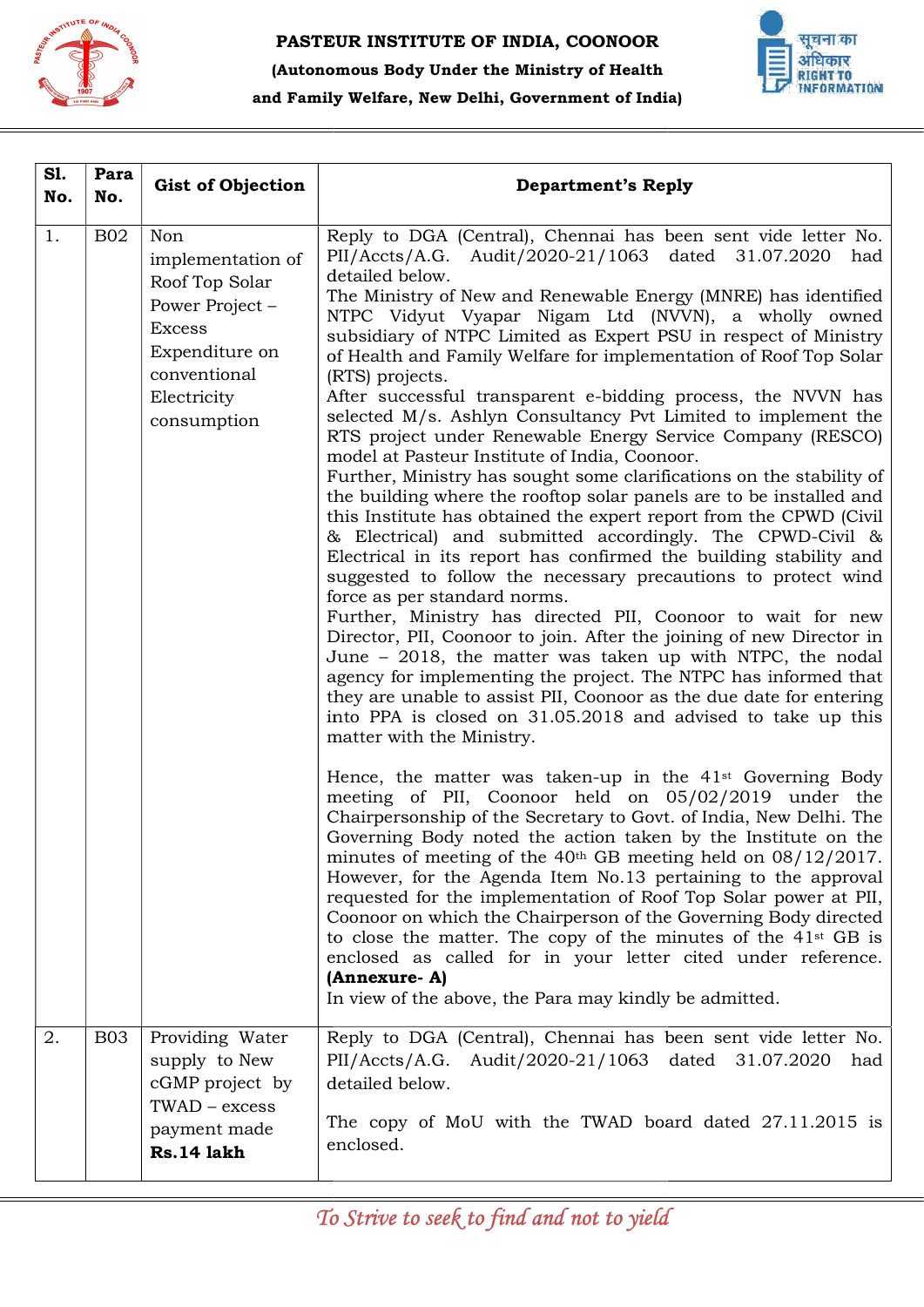



| 3.  | <b>B04</b> | Non adherence to<br>Timeline<br>in<br>completing<br>the<br>project by HLL                    | The penalty for not completing the project within the approved<br>time limit, if any justified, will be imposed at the time of final<br>settlement of accounts and a final reply will be submitted on<br>completion of final settlement of accounts.                                                                                                                                                                                       |
|-----|------------|----------------------------------------------------------------------------------------------|--------------------------------------------------------------------------------------------------------------------------------------------------------------------------------------------------------------------------------------------------------------------------------------------------------------------------------------------------------------------------------------------------------------------------------------------|
| 4.  | <b>B06</b> | Sundry Debtors -<br>Rs.1.62 Crore                                                            | The amount of Rs.1,62,04,559/- was kept under head Sundry<br>Debtors towards claimed difference and liquidity damages.<br>The<br>details are furnished in the enclosed Annexure - A                                                                                                                                                                                                                                                        |
| 5.  | <b>B07</b> | Deposit<br>works  <br>with CPWD.                                                             | Reply to DGA (Central), Chennai has been sent vide letter No.<br>PII/Accts/A.G. Audit/2020-21/1063 dated 31.07.2020<br>had<br>detailed below.                                                                                                                                                                                                                                                                                              |
|     |            |                                                                                              | The following works, for which the entire amount of AA & ES was<br>released in advance, have been successfully completed by the<br>CPWD on the dates noted against each:-                                                                                                                                                                                                                                                                  |
|     |            |                                                                                              | The instruction regarding release of entire amount of fund<br>sanctioned in the A.A. and E.S. to CPWD will be followed<br>scrupulously in future.                                                                                                                                                                                                                                                                                          |
|     |            |                                                                                              | Regarding work completion certificate, CPWD authorities have<br>been addressed to submit the same vide this Institute's letter No.<br>PII/ESTATE/2019-20/3783 dated: 21/01/2020. The same will<br>be obtained and kept on record.                                                                                                                                                                                                          |
|     |            |                                                                                              | Hence this para may kindly be admitted.                                                                                                                                                                                                                                                                                                                                                                                                    |
| 6.  | <b>B09</b> | Physical<br>verification<br>not<br>done<br>Fixed<br>worth<br>Assets<br><b>Rs.10.74 Crore</b> | The project of cGMP revival of DPT Group of Vaccine<br>Manufacturing Facility has recently been completed by M/s. HLL<br>Biotech Ltd., and formally taken over by PIIC on 20/03/2019.<br>Hence the preparation of details of Fixed Assets of PIIC including<br>the new Fixed Assets acquired during the project is under<br>process. The Annual verification of Fixed Assets will be carried<br>out shortly and report submitted to Audit. |
| 07. | <b>B10</b> | Utilization of Ultra<br>Filtration<br>Cassettes.                                             | What is the cost involved in 16 cassettes?<br>$\bullet$<br>As per the contract, the cassettes are supplied as part of the<br>supply item along with the machine. The cassettes are<br>consumables to be used in the UF system. A copy of the<br>Purchase Order is enclosed for reference. (Annexure $- E$ ).                                                                                                                               |
|     |            |                                                                                              | In which block these cassettes were fitted?<br>٠<br>8 Nos of cassettes were fitted in Tetanus block and 8 Nos in<br>Diphtheria block.                                                                                                                                                                                                                                                                                                      |
|     |            |                                                                                              | When the unit was commissioned yet, reasons for its<br>٠<br>expiry?                                                                                                                                                                                                                                                                                                                                                                        |
|     |            |                                                                                              | To Strive to seek to find and not to yield                                                                                                                                                                                                                                                                                                                                                                                                 |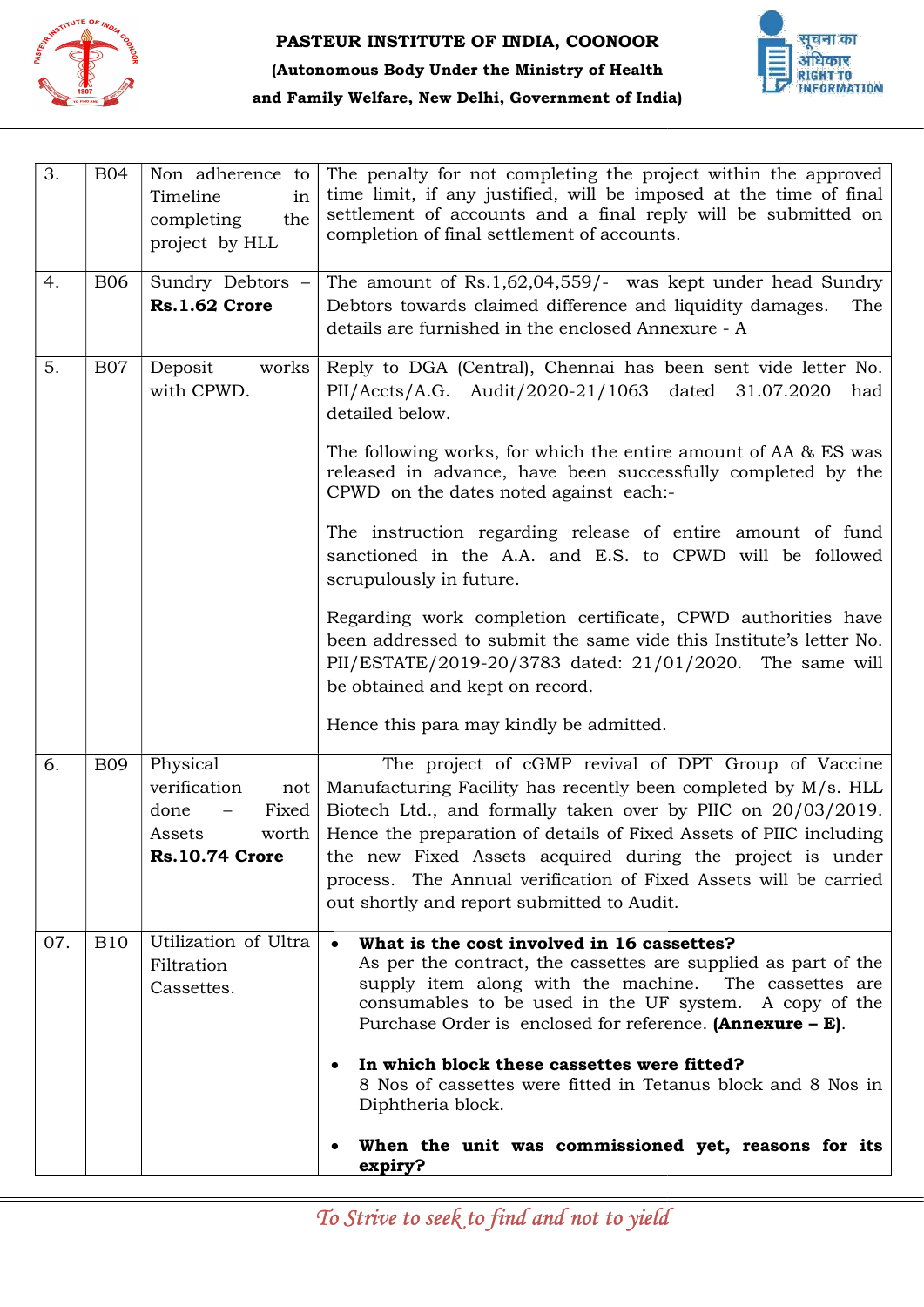



|            |             |                                                                                             | and Family Welfare, New Delhi, Government of India)<br><b>ALL AND AND RESIDENCE AND RESIDENTS</b>                                                                                                                                                                                                                                                                                                                                                                                                                                                                                                                                                                                                                                                                                                   |
|------------|-------------|---------------------------------------------------------------------------------------------|-----------------------------------------------------------------------------------------------------------------------------------------------------------------------------------------------------------------------------------------------------------------------------------------------------------------------------------------------------------------------------------------------------------------------------------------------------------------------------------------------------------------------------------------------------------------------------------------------------------------------------------------------------------------------------------------------------------------------------------------------------------------------------------------------------|
|            |             |                                                                                             | The Installation Qualification for UF system was completed on<br>05/07/2018 & Operational Qualification on 16/10/2018.<br>The expiry date is based on manufacturer's policy.                                                                                                                                                                                                                                                                                                                                                                                                                                                                                                                                                                                                                        |
|            |             |                                                                                             | Whether the supplier agreed to extend the validity if so<br>details?<br>The supplier has furnished clarification as follows vide email<br>$18/10/2018$ : "the expiry date mentioned on the<br>dated<br>cassettes is for glycerin / ethanol solution and not for the<br>membrane. Membrane does not have any expiry date. We can<br>re-use the cassette till its integrity failure". A copy of the email<br>is enclosed for reference. (Annexure-F)<br>If not whether new cassettes were purchased and its cost?<br>No new cassettes were purchased or proposed to be<br>purchased. Based on the above clarification received from<br>the vendor, it is proposed to use the cassette supplied initially<br>based on the integrity of the same.<br>In view of the above the para may kindly admitted. |
|            |             |                                                                                             | Outstanding Para's of Previous Inspection Report No. 21-003/2019-2020                                                                                                                                                                                                                                                                                                                                                                                                                                                                                                                                                                                                                                                                                                                               |
| SI.<br>No. | Para<br>No. | <b>Gist of Objection</b>                                                                    | <b>Department's Reply</b>                                                                                                                                                                                                                                                                                                                                                                                                                                                                                                                                                                                                                                                                                                                                                                           |
| 1.         | <b>B</b> 01 | Non-Recovery of<br>TDS on GST @ 2%<br>the<br>from<br>bills<br>contractor's<br>Rs.4.04 lakh. |                                                                                                                                                                                                                                                                                                                                                                                                                                                                                                                                                                                                                                                                                                                                                                                                     |
| 2.         | <b>B</b> 02 | Loss<br>to<br>due<br>Government<br>to non allotment<br>of staff quarters<br>Rs.7.66 lakh.   | The Audit Report has been received on 24.03.2020 and replies to<br>the paras are being attempted.                                                                                                                                                                                                                                                                                                                                                                                                                                                                                                                                                                                                                                                                                                   |
|            |             | <b>Excess</b><br>From and it line                                                           | Details of the replies to each para will be furnished after sending<br>the replies to the Audit.                                                                                                                                                                                                                                                                                                                                                                                                                                                                                                                                                                                                                                                                                                    |

|            |             |                                                                                                                                                  | The Installation Qualification for UF system was completed on<br>05/07/2018 & Operational Qualification on 16/10/2018.<br>The expiry date is based on manufacturer's policy.<br>Whether the supplier agreed to extend the validity if so<br>$\bullet$<br>details?                                                                                                                                                                                                                                                                                                                                                                                                                  |
|------------|-------------|--------------------------------------------------------------------------------------------------------------------------------------------------|------------------------------------------------------------------------------------------------------------------------------------------------------------------------------------------------------------------------------------------------------------------------------------------------------------------------------------------------------------------------------------------------------------------------------------------------------------------------------------------------------------------------------------------------------------------------------------------------------------------------------------------------------------------------------------|
|            |             |                                                                                                                                                  | The supplier has furnished clarification as follows vide email<br>$18/10/2018$ : "the expiry date mentioned on the<br>dated<br>cassettes is for glycerin / ethanol solution and not for the<br>membrane. Membrane does not have any expiry date. We can<br>re-use the cassette till its integrity failure". A copy of the email<br>is enclosed for reference. (Annexure-F)<br>If not whether new cassettes were purchased and its cost?<br>$\bullet$<br>No new cassettes were purchased or proposed to be<br>purchased. Based on the above clarification received from<br>the vendor, it is proposed to use the cassette supplied initially<br>based on the integrity of the same. |
|            |             |                                                                                                                                                  | In view of the above the para may kindly admitted.                                                                                                                                                                                                                                                                                                                                                                                                                                                                                                                                                                                                                                 |
|            |             |                                                                                                                                                  | Outstanding Para's of Previous Inspection Report No. 21-003/2019-2020                                                                                                                                                                                                                                                                                                                                                                                                                                                                                                                                                                                                              |
| S1.<br>No. | Para<br>No. | <b>Gist of Objection</b>                                                                                                                         | <b>Department's Reply</b>                                                                                                                                                                                                                                                                                                                                                                                                                                                                                                                                                                                                                                                          |
| 1.         | <b>B01</b>  | Non-Recovery of<br>TDS on GST @ 2%                                                                                                               |                                                                                                                                                                                                                                                                                                                                                                                                                                                                                                                                                                                                                                                                                    |
|            |             | from<br>the<br>contractor's<br>bills<br>Rs.4.04 lakh.                                                                                            |                                                                                                                                                                                                                                                                                                                                                                                                                                                                                                                                                                                                                                                                                    |
| 2          | <b>B</b> 02 | Loss<br>to<br>Government due<br>to non allotment<br>of staff quarters<br>Rs.7.66 lakh.                                                           | The Audit Report has been received on 24.03.2020 and replies to<br>the paras are being attempted.                                                                                                                                                                                                                                                                                                                                                                                                                                                                                                                                                                                  |
| 3.         | <b>B</b> 03 | <b>Excess</b><br>Expenditure<br>in<br>establishment<br>of<br><b>ETP</b><br>without<br>of<br>the<br>approval<br>Client/Ministry of<br>Rs.104 Lakh | Details of the replies to each para will be furnished after sending<br>the replies to the Audit.                                                                                                                                                                                                                                                                                                                                                                                                                                                                                                                                                                                   |
| 4.         | <b>B</b> 04 | <b>TDS</b><br>made<br>by<br>TNEB,<br>Ooty<br>on<br>interest<br>the                                                                               |                                                                                                                                                                                                                                                                                                                                                                                                                                                                                                                                                                                                                                                                                    |